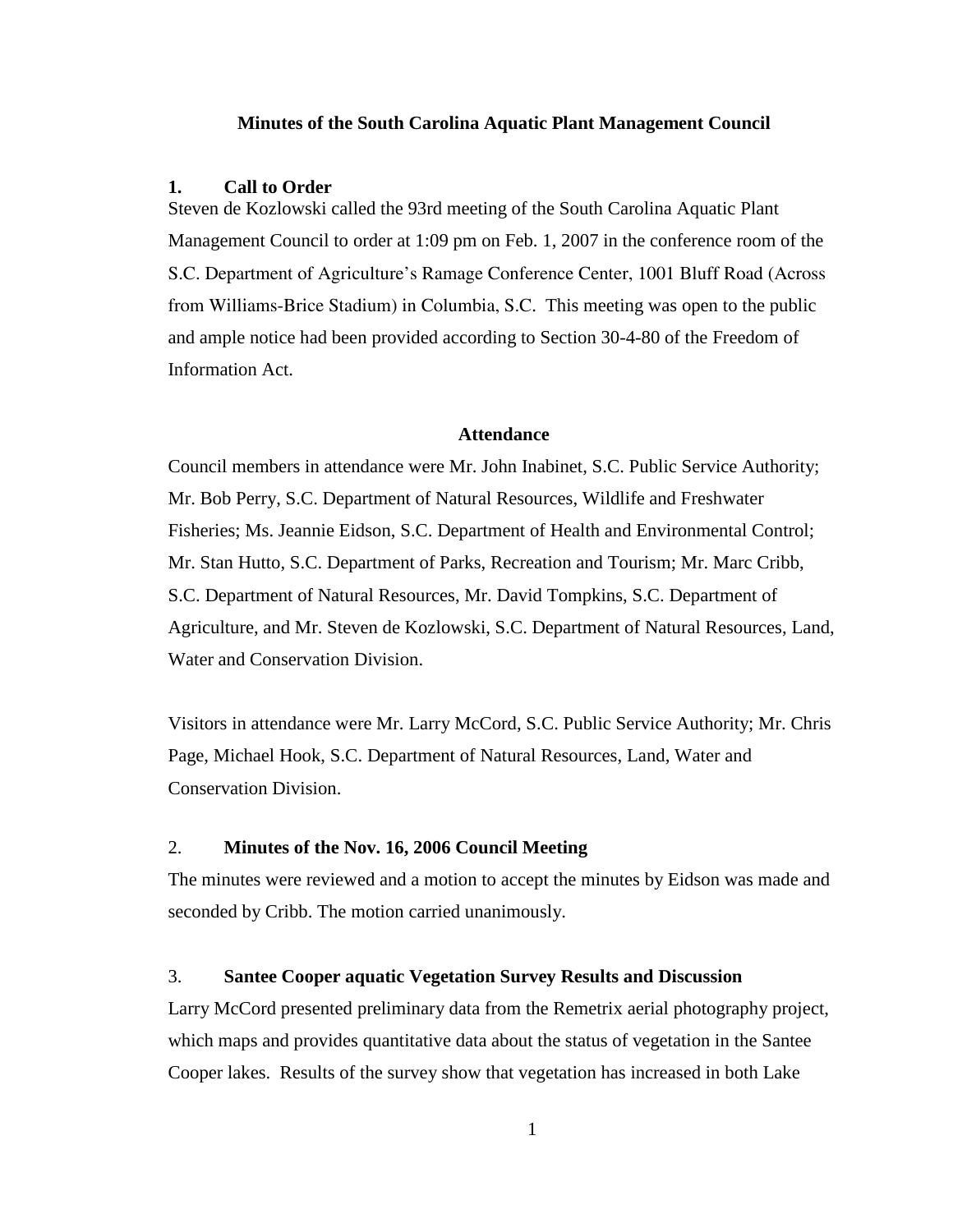Moultrie and Lake Marion (submersed 108%, emergent 50%, overall 60%) and total coverage is now about 8% for the lake system (9% for Lake Marion and 6% for Lake Moultrie). De Kozlowski noted several important points from the slideshow and clarified the discussion of the 10% goal for the Santee Cooper Lakes. There has been a significant increase from 2005 and the lakes are nearing the 10% coverage goal. Each year a team of DNR and Santee Cooper staff meet and review aquatic vegetation, fish, and waterfowl survey data and make aquatic plant management recommendations to the Council. This year the committee recommends that the Council initiate phase II of the grass carp maintenance stocking plan and treat sub-impoundments (Potato Creek and Stony Bay) to change them from hydrilla based to native species based systems. Phase II of the plan calls for stocking of 2620 sterile grass carp, to be divided into 2100 (3/4) for Lake Marion and 520 (1/4) for Lake Moultrie. Perry asked that the stocking take place as close to existing areas of hydrilla as possible to ensure better control. Eidson concured that Phase II is correct and we should show in the plan that we are near the 10% mark with indigenous species. Eidson also added that we need to have an educational web page to show the public exactly why and how we came to the decision to stock and that we need to reevaluate the model yearly based on revegetation.

Perry emphasized the opportunity of habitat enhancement with the Hatchery WMA and initiated the idea of having a "Hatchery Summit" and wants to involve others to think outside the box. De Kozlowski and other Council members concurred. It was suggested that maybe Perry and Inabinet head up a subcommittee to address the interest and that there should only be a group of 4-6 other people, which may include Sam Chappelear and Buddy Baker.

Discussion ensued pertaining to the sub-impoundments on Lakes Marion and Moultrie as well as the hatchery area of Moultrie. Additional discussion included ideas to revegetate several areas in the lakes with various species. Discussion about sterility and procedures for testing the grass carp occurred. McCord stated that testing the fish to ensure they are sterile is done as a representative sample. Every fish is not checked.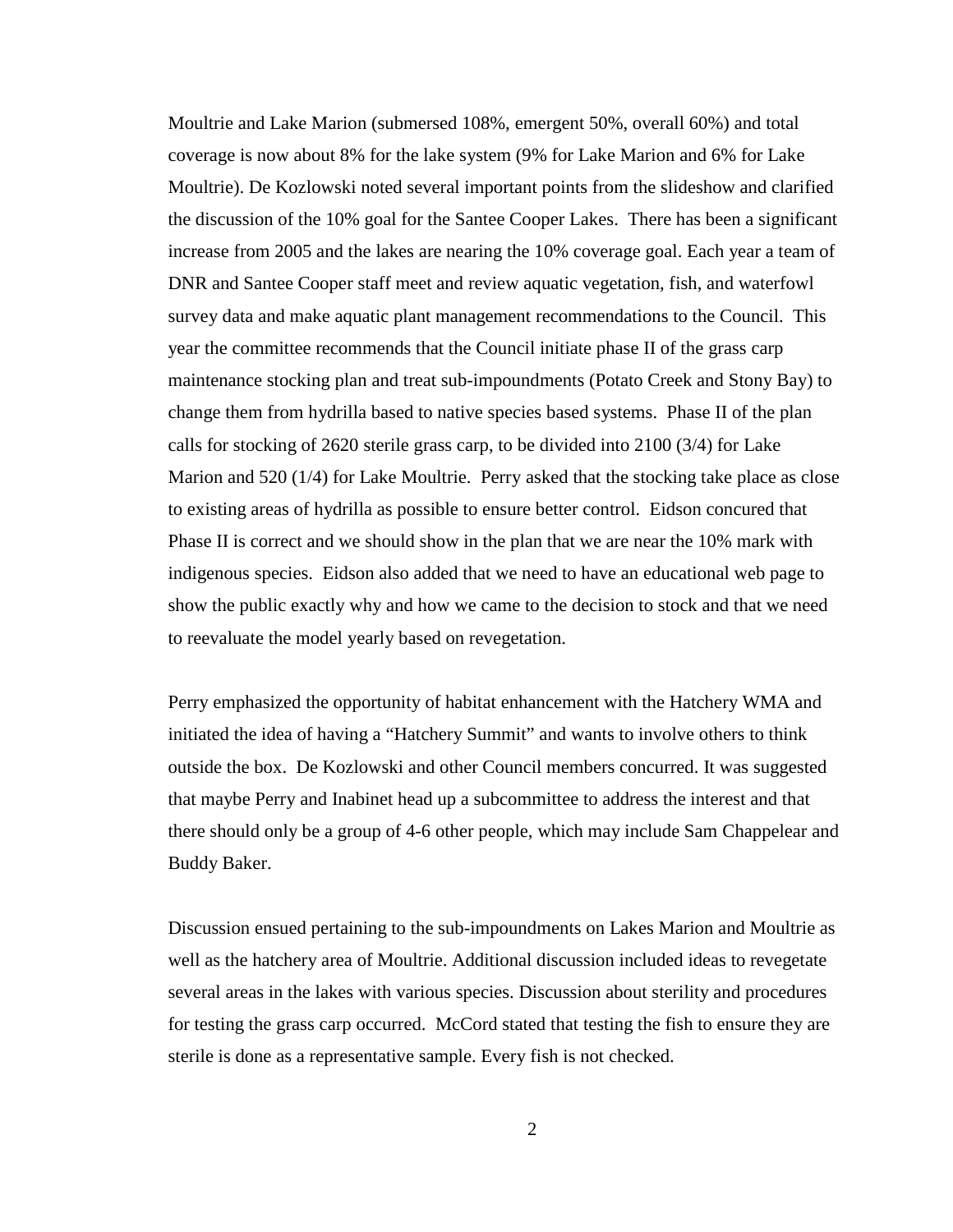**Inabinet made a motion to accept the changes discussed above for the draft management plan for the Santee Cooper lakes. The motion was seconded by Eidson and carried unanimously.** 

### **5. Draft 2007 South Carolina Aquatic Plant Management Plan**

Page discussed Goose Creek issues regarding hydrilla control. Inabinet wanted an explanation of the model numbers. Page replied that unlike the case of stocking in Santee we're two years away from the 2004 target numbers so this year's numbers would be high then drop to 84/year and ideally stocking will be at the upper end of Goose Creek. Inabinet stated that Santee Cooper will probably donate the 185 fish needed. Page mentioned that updates to the plan included State Parks, state lakes and waterfowl management areas and there are price increases on the plan, up 3-4% total. Page said that there were no other changes to the draft plan since the last meeting. De Kozlowski asked if there were any more questions involving any other water bodies then asked for a motion to accept the draft plan as described for public review and comment.

**Cribb made the motion to accept the changes and put the plan out for public review and Perry seconded. The motion passed.**

## **6. Other Business**

De Kozlowski added that there is an AIS meeting next Thursday and since his promotion the ANS group has moved to Von Snelgrove (along with Conservation Districts, Flood Mitigation and Environmental Review). Cogon grass is also something for all to be aware of since it is becoming more of an issue. De Kozlowski spoke to Miller White yesterday and he sends his greetings. Inabinet stated that Santee Cooper staff found a new nonnative plant, crested floating heart (*Nymphoides cristata)* that may cause problems. It has only been found in Florida so far in the U.S. John Nelson contacted McCord about the plant and said he wanted news coverage of it because Nelson thought it was an intentional release. It was suggested that the Council visit the site as their summer field trip.